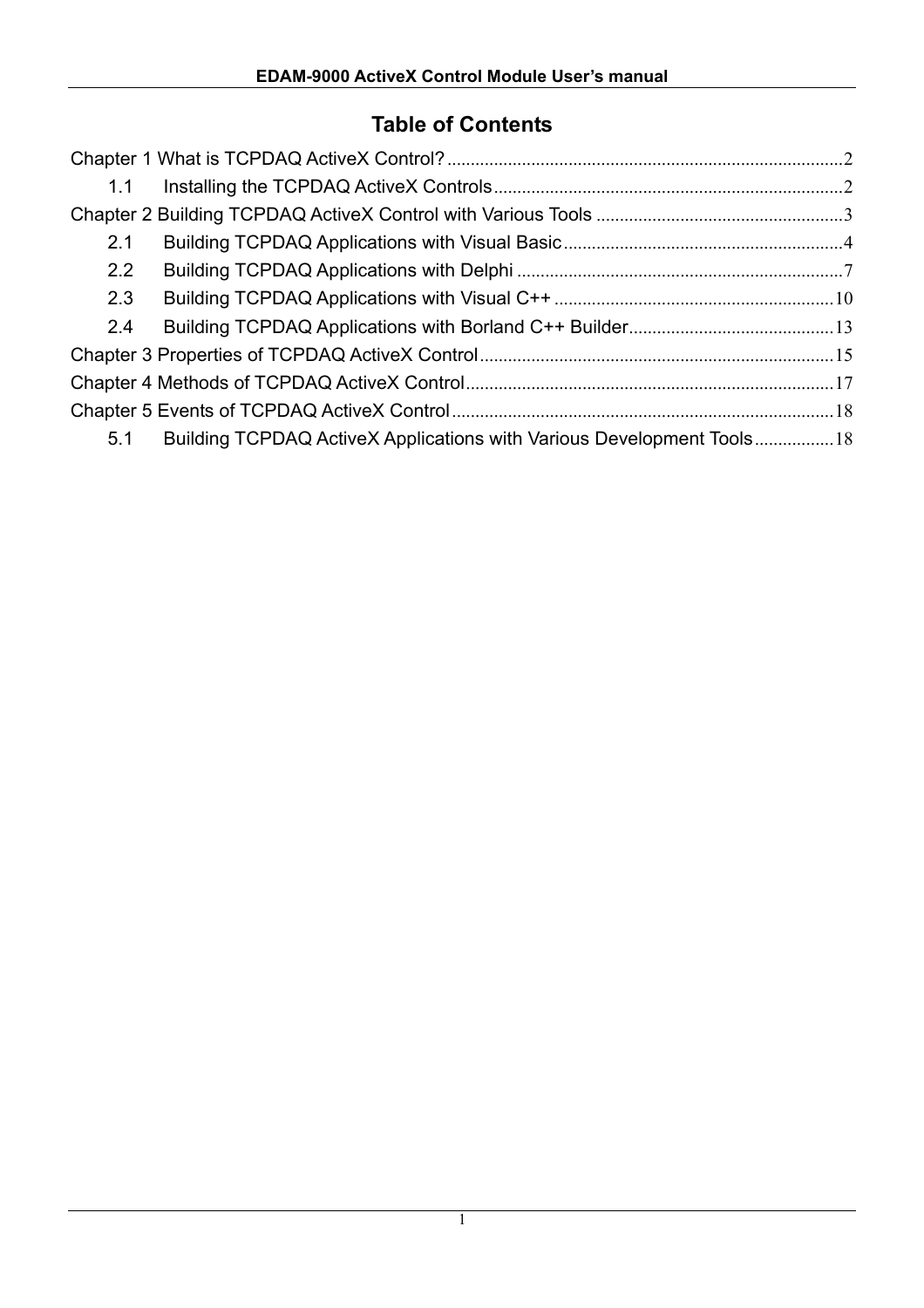## **Chapter 1 What is TCPDAQ ActiveX Control?**

TCPDAQ.OCX is a collection of ActiveX controls for performing I/O operations within any compatible ActiveX control container, such as Visual Basic, Delphi, etc. You can easily perform the I/O operations through properties, events and methods. Specific information about the properties, methods, and events of the TCPDAQ ActiveX controls can be found later in this manual.

With TCPDAQ ActiveX Control, you can perform versatile I/O operations to control your Inlog EDAM-9000 module series.

The TCPDAQ ActiveX Control setup program installs TCPDAQ.OCX through a process that may take several minutes. Installing the necessary software to use the TCPDAQ.OCX in your application involves two main steps:

Installing the TCPDAQ ActiveX Control

Using the Inlog EDAM-9000 utility to configure the modules that is attached to your computer.

You can use these ActiveX controls in any development tool that supports them, including Microsoft Visual C++, Microsoft Visual Basic, Borland C++ Builder, Borland Delphi

### **1.1 Installing the TCPDAQ ActiveX Controls**

Before using the TCPDAQ ActiveX Control, you must install the TCPDAQ.OCX first

- Insert the TCPDAQ installation CD-ROM disc into your computer.
- The installation program should start automatically. If autorun is not enabled on your computer, use your Windows Explorer or the Windows Run command to execute Setup.exe on the TCPDAQ installation CD-ROM disc (assume "d" is the letter of your CD-ROM disc drive):

D: \Setup.exe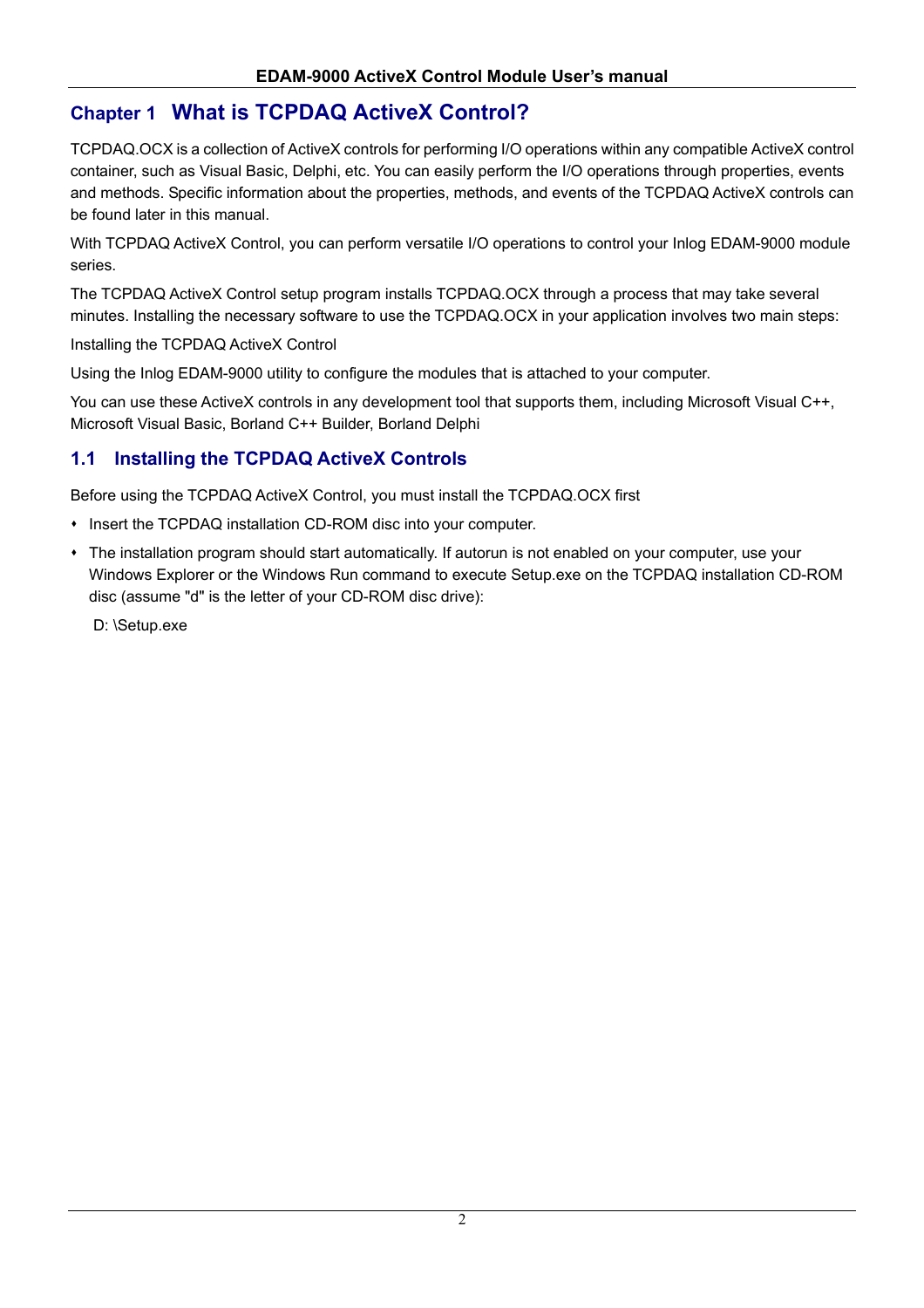# **Chapter 2 Building TCPDAQ ActiveX Control with Various Tools**

This chapter describes how you can use the TCPDAQ ActiveX Control with the following development tools:

- Microsoft Visual C++ version 6.0 (SP5)
- **Microsoft Visual Basic version 6.0 (SP5)**
- Borland Delphi version 4.0 (with the Delphi 6 Update Pack fixes for ActiveX installed)
- Borland C++ Builder version 5.0

This chapter assumes that you are familiar with the basic concepts of using Visual Basic, Delphi, Borland C++ Builder, and Visual C++, including selecting the type of application, designing the form, placing the control on the form, configuring the properties of the control, creating the code (event handler routines) for this control.

**Note**: For Borland Delphi 6, the Delphi 6 Update Pack fixes for ActiveX must be installed.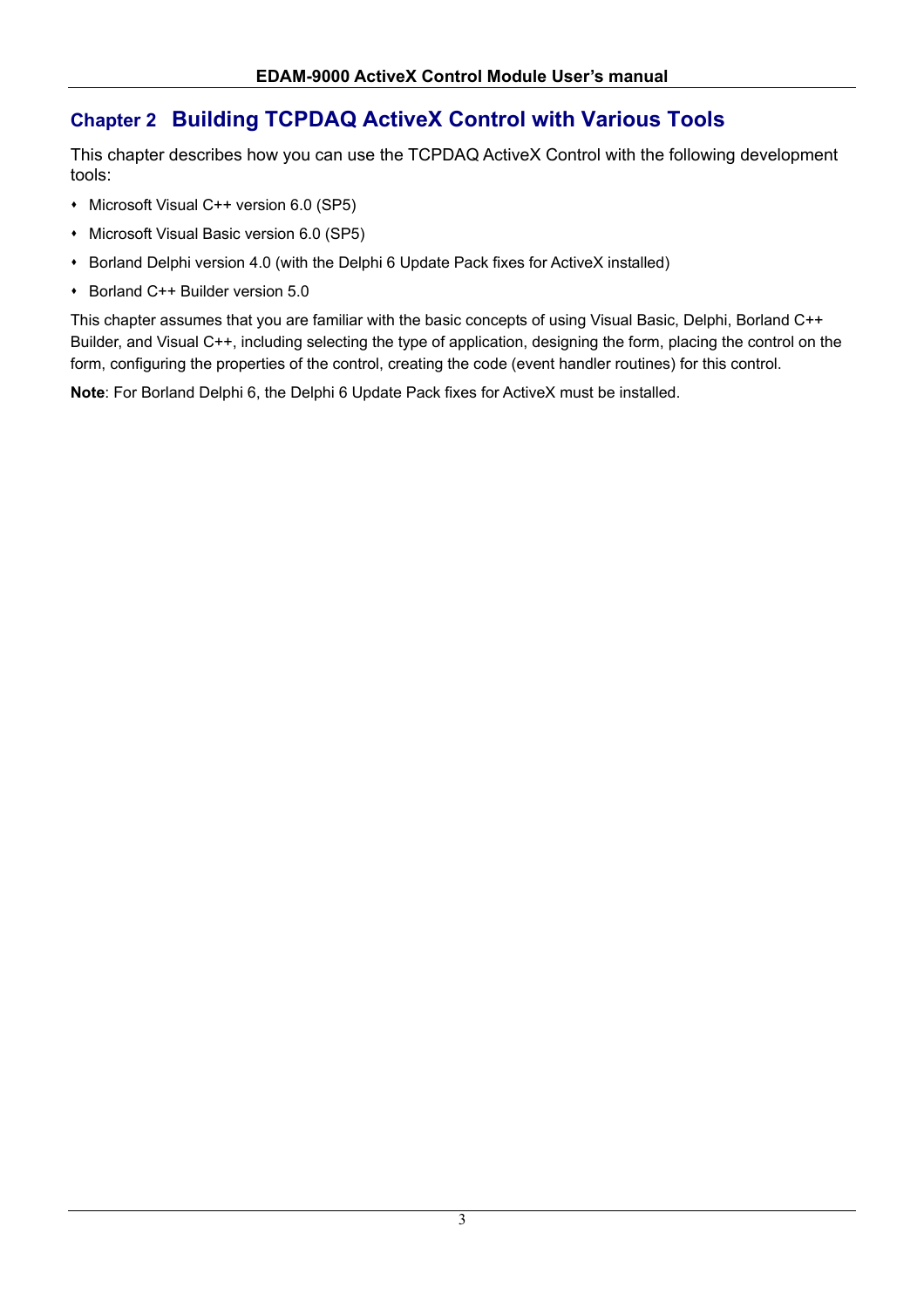# **2.1 Building TCPDAQ Applications with Visual Basic**

Start Visual Basic.

| <b>New Project</b>     |                   |                                                               |                    |                               |                                                            |                    |  |
|------------------------|-------------------|---------------------------------------------------------------|--------------------|-------------------------------|------------------------------------------------------------|--------------------|--|
| New.                   | Existing   Recent | <b>Microsoft</b><br><b>Visual Basic</b>                       |                    |                               |                                                            |                    |  |
| Standard<br><b>EXE</b> | ActiveX<br>EXE    | ActiveX<br>DLL                                                | ActiveX<br>Control | VВ<br>Applicati               | VB Wizard<br>Manager                                       | ActiveX<br>Docume  |  |
| Activex                | Addin             | Data Project                                                  | DHTML<br>Ш         | НS<br>$\Lambda = -1111111111$ | $\Gamma_{\cdot}$ , $\Lambda_{\cdot}$ , $\ldots$ , $\ldots$ | ۶                  |  |
|                        |                   |                                                               |                    |                               |                                                            | 開啓(0)<br>取消<br>說明田 |  |
|                        |                   | $\overline{\phantom{a}}$ Don't show this dialog in the future |                    |                               |                                                            |                    |  |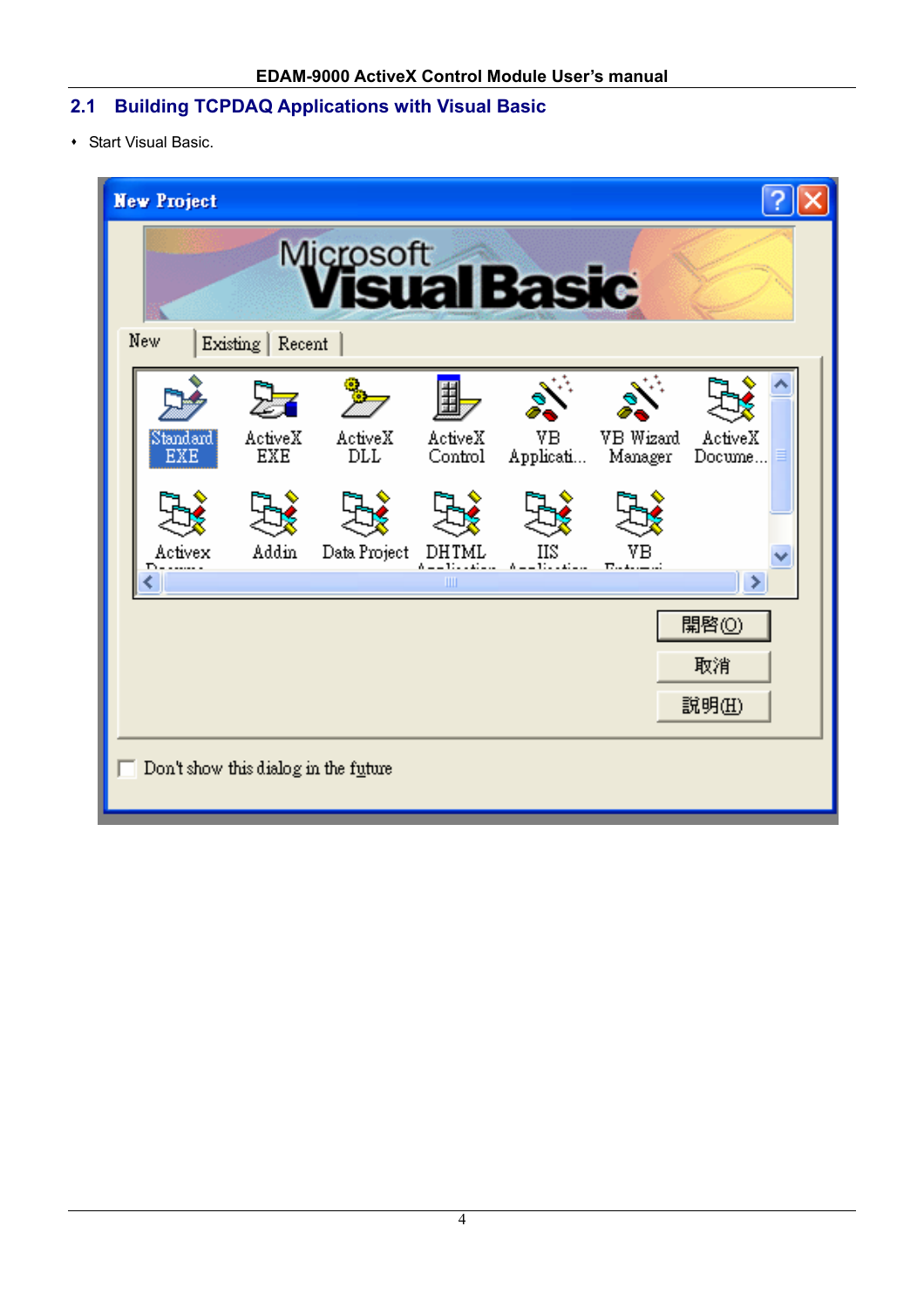Select **Standard EXE** icon and press the **Open** button. A new project is created. Click on **Components...** from the **Project** menu. The Components dialog box is loaded as shown below:

| <b>Components</b>                                                                                                                                                                                                                                                                                   |                                                  |
|-----------------------------------------------------------------------------------------------------------------------------------------------------------------------------------------------------------------------------------------------------------------------------------------------------|--------------------------------------------------|
| Controls   Designers   Insertable Objects                                                                                                                                                                                                                                                           |                                                  |
| RDCClientHost 1.0 Type Library<br>Recording ActiveX Control module<br>Ref Edit Control<br>Shockwave ActiveX Control<br>Shockwave Flash<br>Switch ActiveX<br>System Monitor Control<br>TCPDAQ ActiveX Control module<br>trialoc 1.0 Type Library<br>VB 6 Application Wizard<br>VB 6 Data Form Wizard | FF<br>山山<br>982<br>⊫<br>m.<br>圚<br>Н.<br>m<br>丽: |
| VB 6 MSChart Wizard<br>VCI First Impression Library                                                                                                                                                                                                                                                 | Browse                                           |
| ←<br>ШI<br>⋗                                                                                                                                                                                                                                                                                        | Selected Items Only                              |
| TCPDAQ ActiveX Control module<br>Location: C:\WINDOWS\system32\tcpdaq.ocx                                                                                                                                                                                                                           |                                                  |
| 確定                                                                                                                                                                                                                                                                                                  | 套用(A)<br>取消                                      |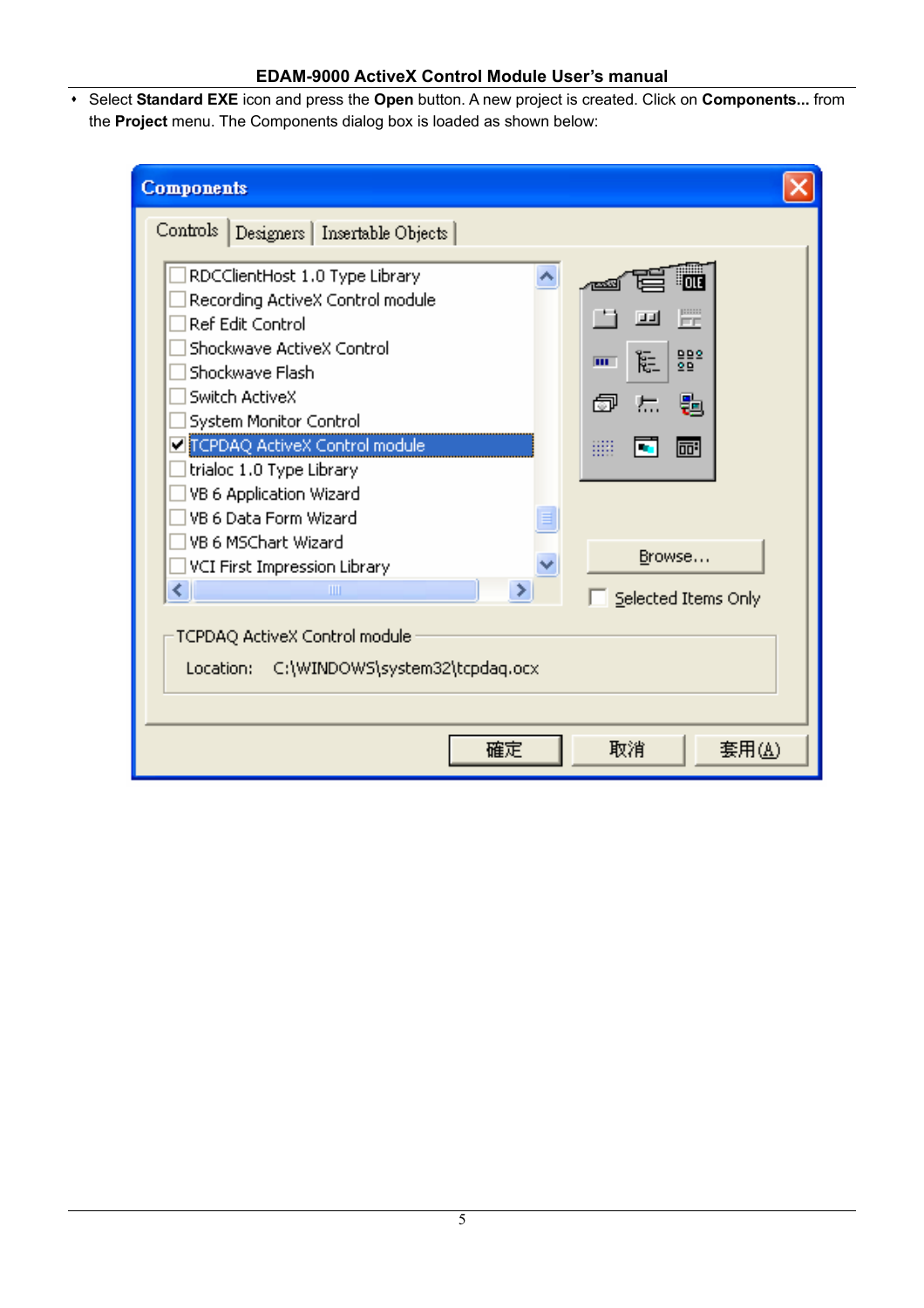- Place a **TCPDAQ** control from the Toolbox on the form. Use the default name.
- Your form should look similar to the one shown below:

|   | <sup>1</sup> Form1                                                                              |   |
|---|-------------------------------------------------------------------------------------------------|---|
|   | .<br>$\overline{\phantom{a}}$<br>$\cdot$ $\cdot$                                                |   |
|   | ē<br>.<br>$\cdot$ $\cdot$                                                                       |   |
|   | $\cdot$ $\cdot$<br>$\cdot$ $\cdot$<br>$\cdot$ $\cdot$<br>$\sim$ $\sim$                          |   |
|   | $\cdot$ $\cdot$ $\cdot$<br>$\cdot$<br>$\cdot$ $\cdot$<br>$\sim$<br>$\cdot$ $\cdot$<br>$\bullet$ |   |
|   | $\bullet$                                                                                       |   |
|   | $\cdot$ $\cdot$<br>$\bullet$                                                                    |   |
|   | $\cdot$ $\cdot$<br>$\bullet$                                                                    |   |
| E | $\bullet$                                                                                       | П |
|   | $\cdot$ $\cdot$                                                                                 |   |
|   |                                                                                                 |   |
|   |                                                                                                 |   |
|   |                                                                                                 |   |
|   |                                                                                                 |   |
|   |                                                                                                 |   |
|   |                                                                                                 |   |
|   |                                                                                                 |   |
|   | $\cdot$ $\cdot$                                                                                 |   |

Ξ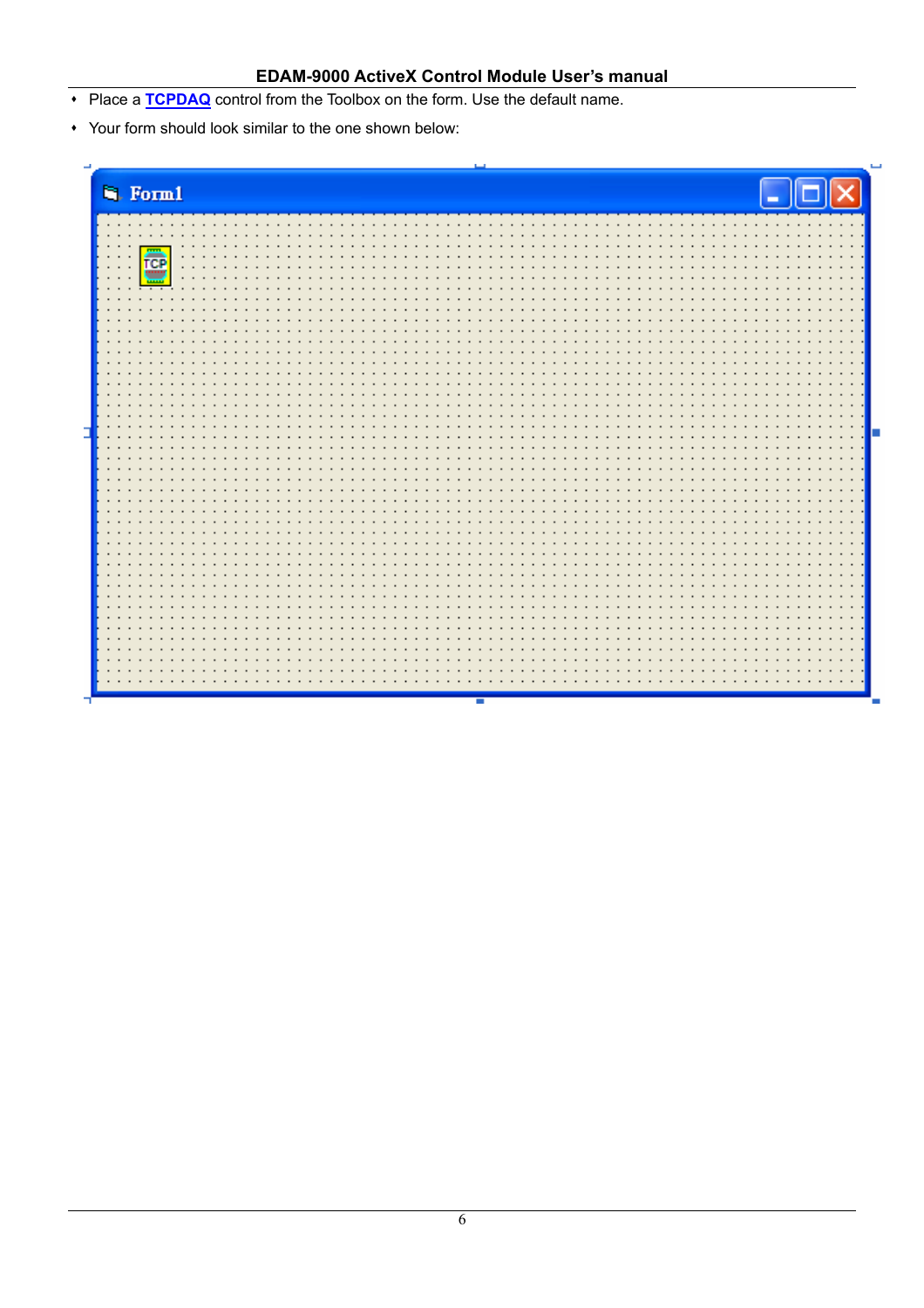### **2.2 Building TCPDAQ Applications with Delphi**

- Start Delphi, Delphi will launch as shown below:
- Select **Import ActiveX Control...** from the **Component** menu. The Import ActiveX dialog box loads:
- Select the **TCPDAQ ActiveX Control Module** and press the **Install...** button. A dialog box is displayed as follows:

| Import ActiveX |                                                                                                                                                                            |
|----------------|----------------------------------------------------------------------------------------------------------------------------------------------------------------------------|
|                | Switch ActiveX (Version 1.0)<br>System Monitor Control (Version 3.6)<br>Tabular Data Control 1.1 Type Library (Version 1.1)<br>TCPDAQ ActiveX Control module (Version 1.0) |
|                | trialoc 1.0 Type Library (Version 1.0)<br>TrueReuse ActiveX Control module (Version 1.0)<br>TSHOOT 3.1 Type Library (Version 1.0)                                          |
|                | C:\WINDOWS\system32\tcpdag.ocx                                                                                                                                             |
|                | Add<br>Remove                                                                                                                                                              |
| Class names:   | <b>TTCPDAQ</b>                                                                                                                                                             |
| Palette page:  | ActiveX                                                                                                                                                                    |
| Unit dir name: | C:\Program Files\Borland\Delphi5\Imports\                                                                                                                                  |
| Search path:   | \$(DELPHI)\Lib;\$(DELPHI)\Bin;\$(DELPHI)\Impor                                                                                                                             |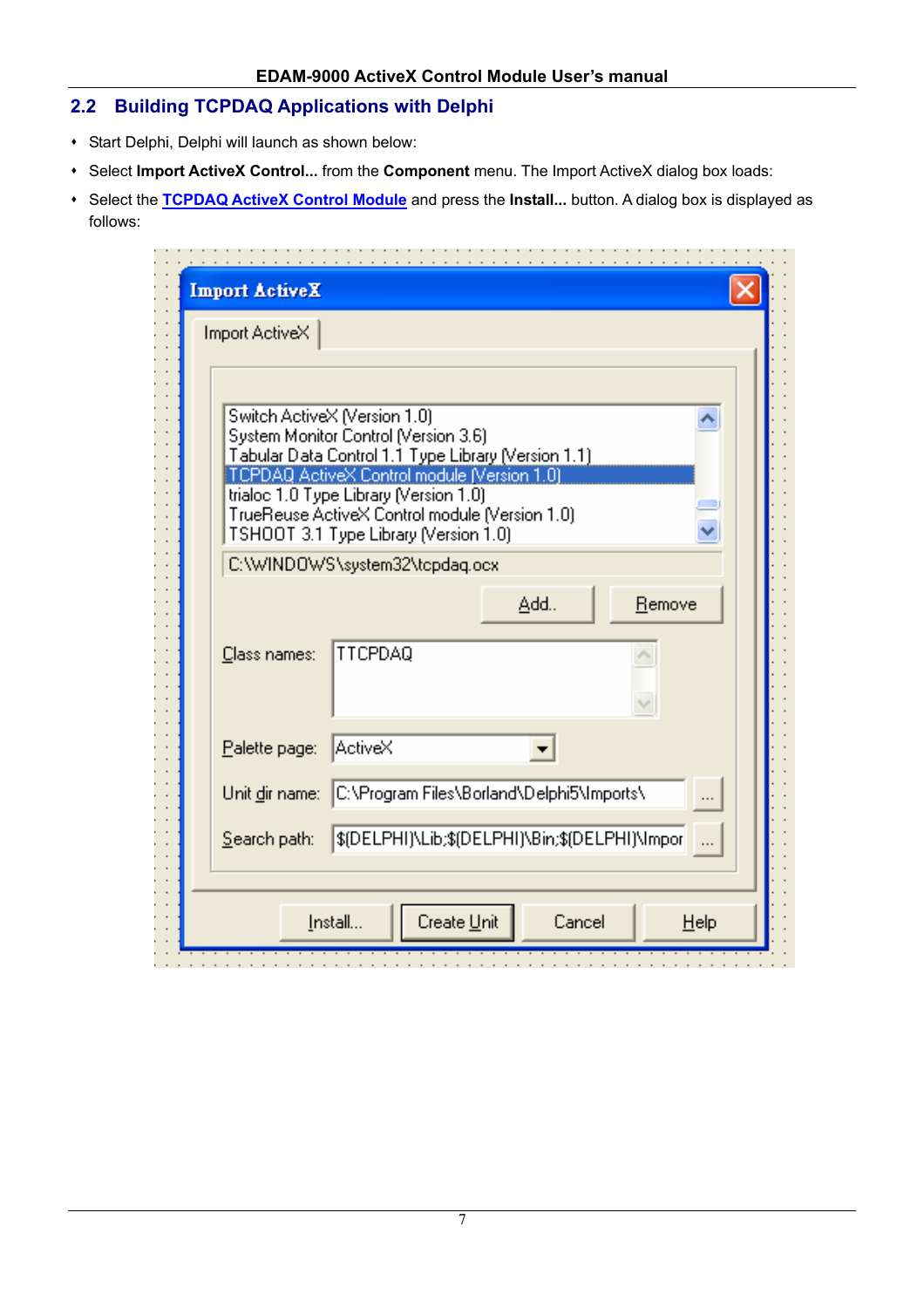The **TCPDAQ control** is loaded into the **Component Palette**. You can check it by clicking on **Install Package...** from the **Component** menu. A dialog box is shown as below.

| <b>TCPDAQ</b><br>File name:            |  |        |
|----------------------------------------|--|--------|
|                                        |  | Browse |
| Description:<br>TCPDAQ ActiveX Control |  |        |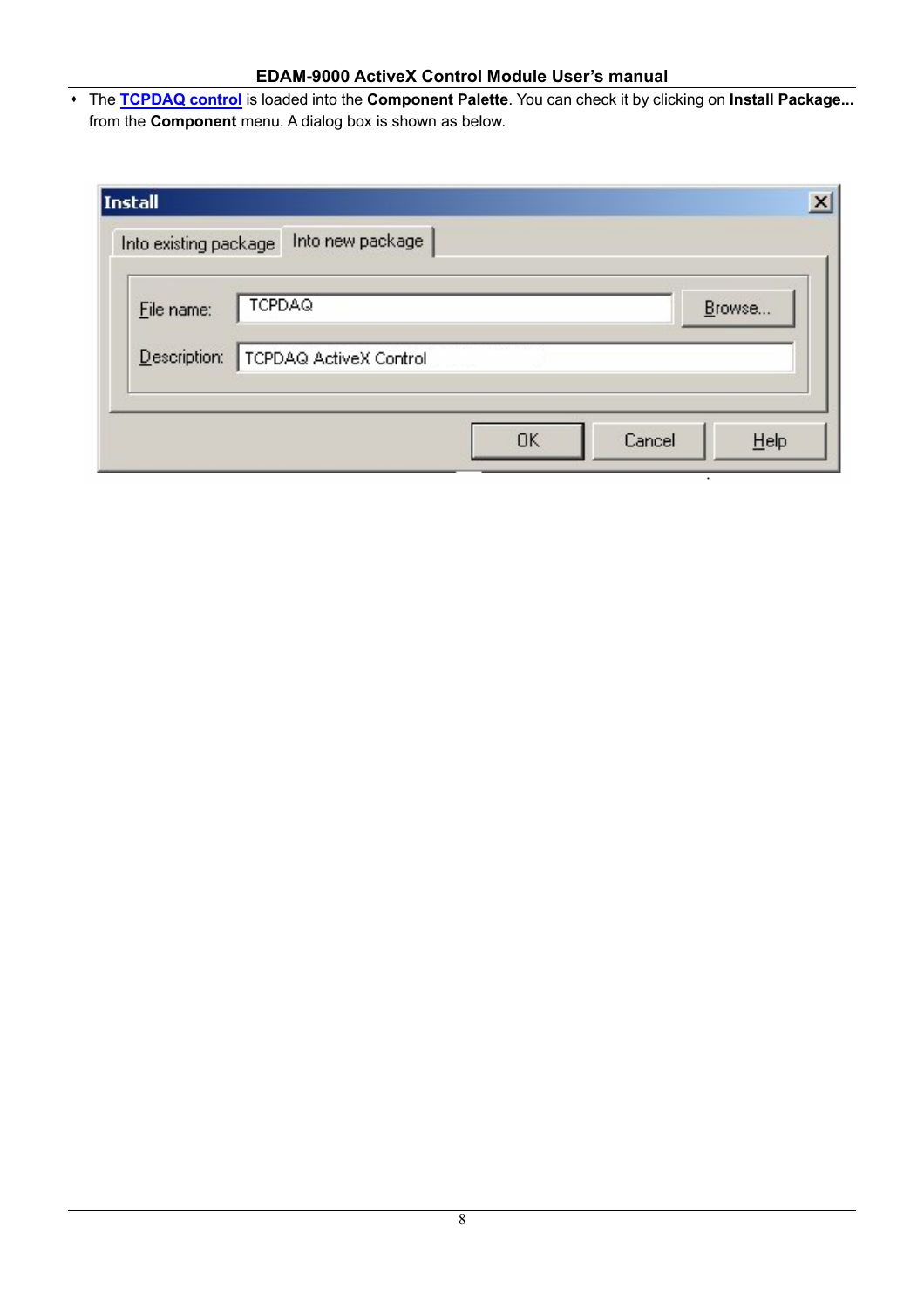- Switch to the form and select the ActiveX tab from the **Component Palette**.
- Place a **TCPDAQ** control from the **Component Palette** on the form. Use the default names TCPDAQ1.
- Your form should look similar to the one shown below:

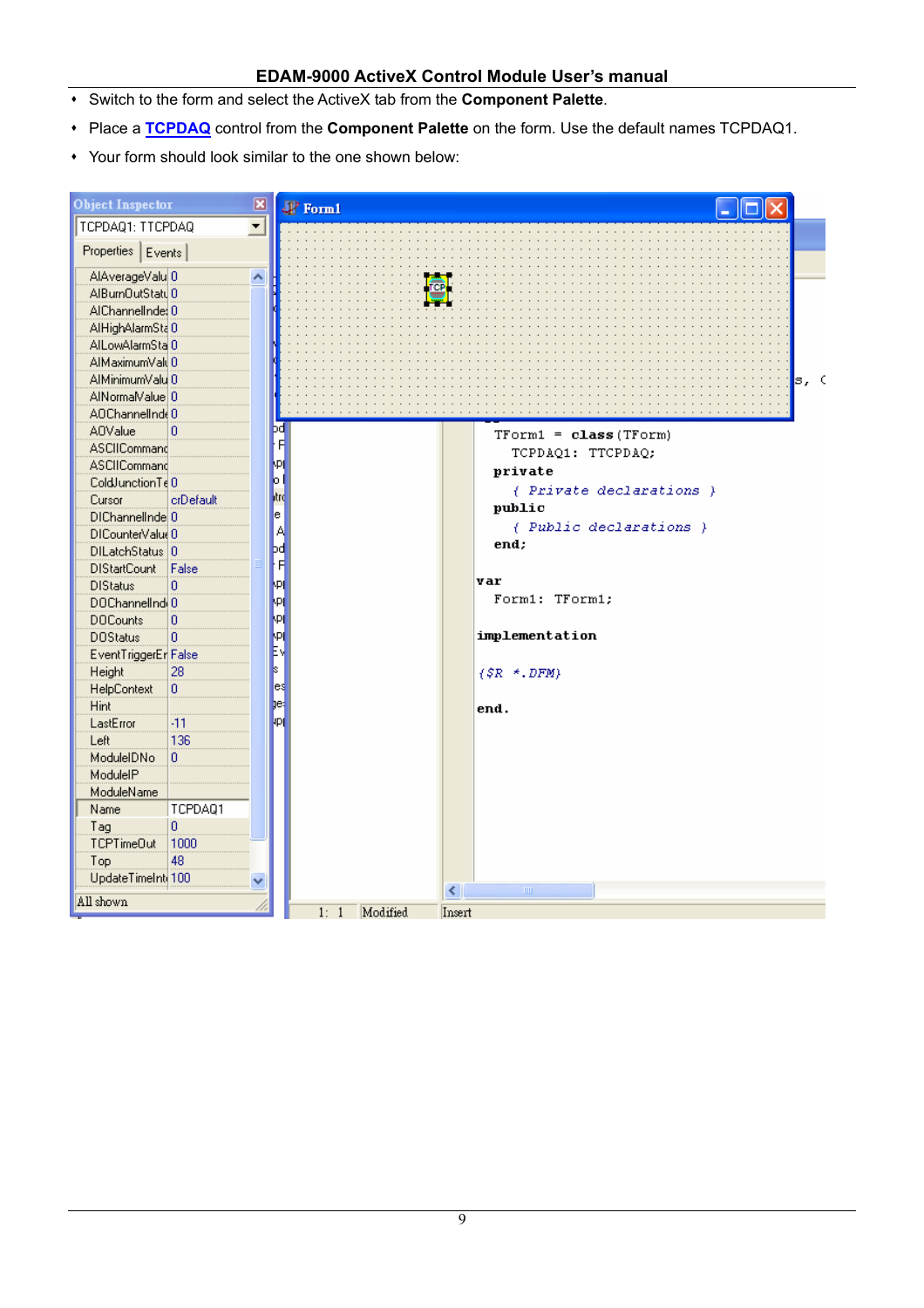### **2.3 Building TCPDAQ Applications with Visual C++**

- Start Visual C++ program.
- Select **Add to Project...** -> **Components and Controls** from the **Project** menu, and double-click on **Registered ActiveX Controls**. The result should be as below:

| Choose a component to insert into your project:<br>搜尋位置(I): C Registered ActiveX Controls<br>類型<br>大小十<br>捷徑<br>1 KB<br>捷徑<br>1 <sub>KB</sub><br>捷徑<br>1 KB<br>捷徑<br>1 KB<br>捷徑<br>1 KB | ←自び雨・<br>修个<br>200<br>200<br>200<br>$200 -$<br>$200 \times$<br>×. |           |
|-----------------------------------------------------------------------------------------------------------------------------------------------------------------------------------------|-------------------------------------------------------------------|-----------|
|                                                                                                                                                                                         |                                                                   |           |
|                                                                                                                                                                                         |                                                                   |           |
|                                                                                                                                                                                         |                                                                   |           |
|                                                                                                                                                                                         |                                                                   |           |
|                                                                                                                                                                                         |                                                                   |           |
|                                                                                                                                                                                         |                                                                   |           |
|                                                                                                                                                                                         |                                                                   |           |
|                                                                                                                                                                                         |                                                                   |           |
|                                                                                                                                                                                         | Insert                                                            |           |
|                                                                                                                                                                                         |                                                                   | $C$ lose  |
|                                                                                                                                                                                         |                                                                   | More Info |
|                                                                                                                                                                                         |                                                                   |           |
|                                                                                                                                                                                         |                                                                   |           |
|                                                                                                                                                                                         |                                                                   |           |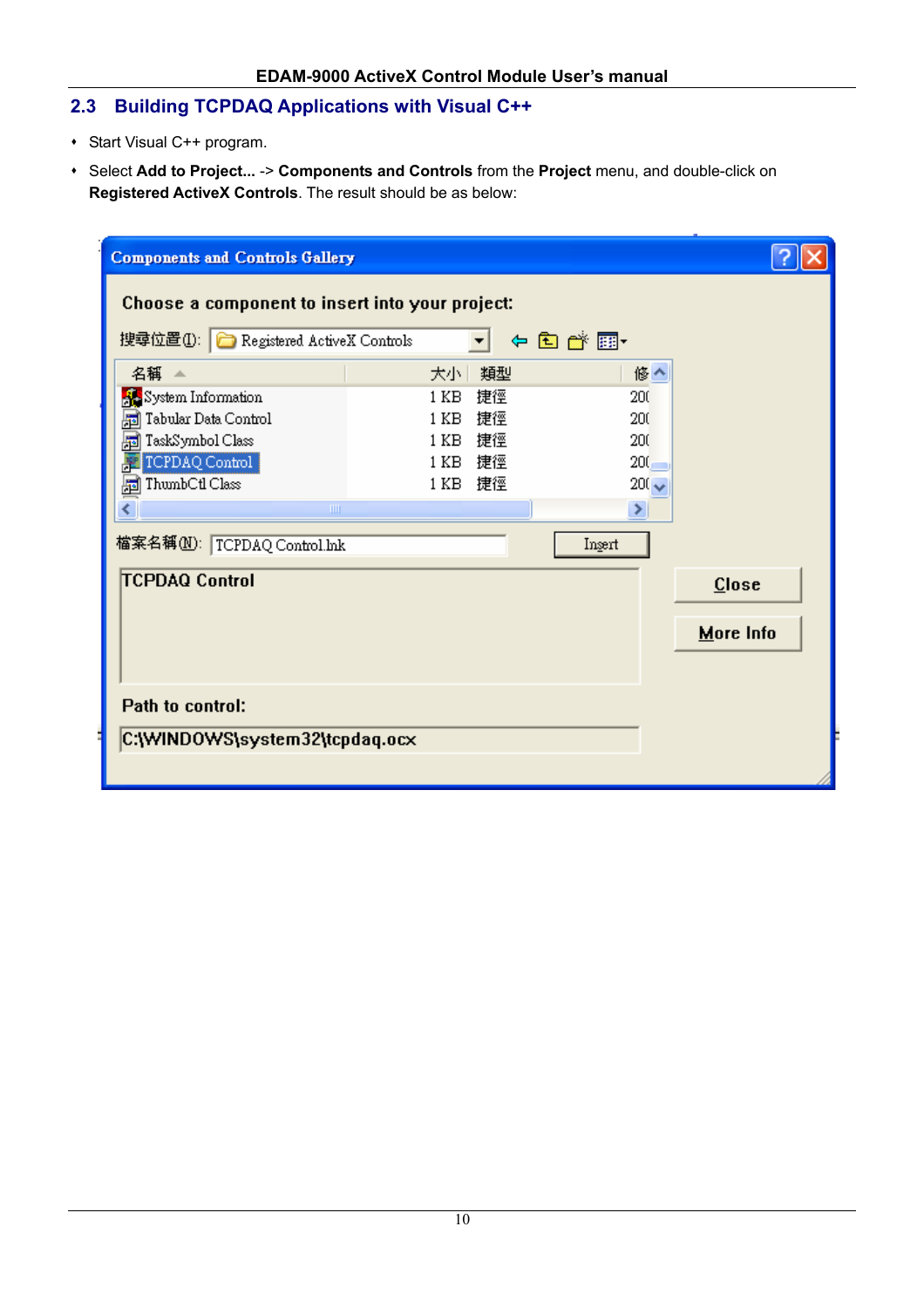Scroll down to the **TCPDAQ Control** and press the **Insert** button. A Class Confirm dialog box is displayed, Press **OK** button.

| <b>Confirm Classes</b>                                                                                                          |                            |                                                                                          |
|---------------------------------------------------------------------------------------------------------------------------------|----------------------------|------------------------------------------------------------------------------------------|
| The checked class(es) will be generated from<br>the ActiveX Control. Click on a class name to<br>browse or edit its attributes. |                            | <b>OK</b><br>Cancel                                                                      |
| <b>ECTCPDAQ</b>                                                                                                                 |                            | The selected<br>class has already<br>been generated.<br>Click OK to<br>update the class. |
| Class <u>n</u> ame:<br>CTCPDAQ                                                                                                  | <b>Base class:</b><br>CWnd |                                                                                          |
| Header file:<br>tcpdaq.h<br><b>Implementation file:</b><br>tcpdaq.cpp                                                           |                            |                                                                                          |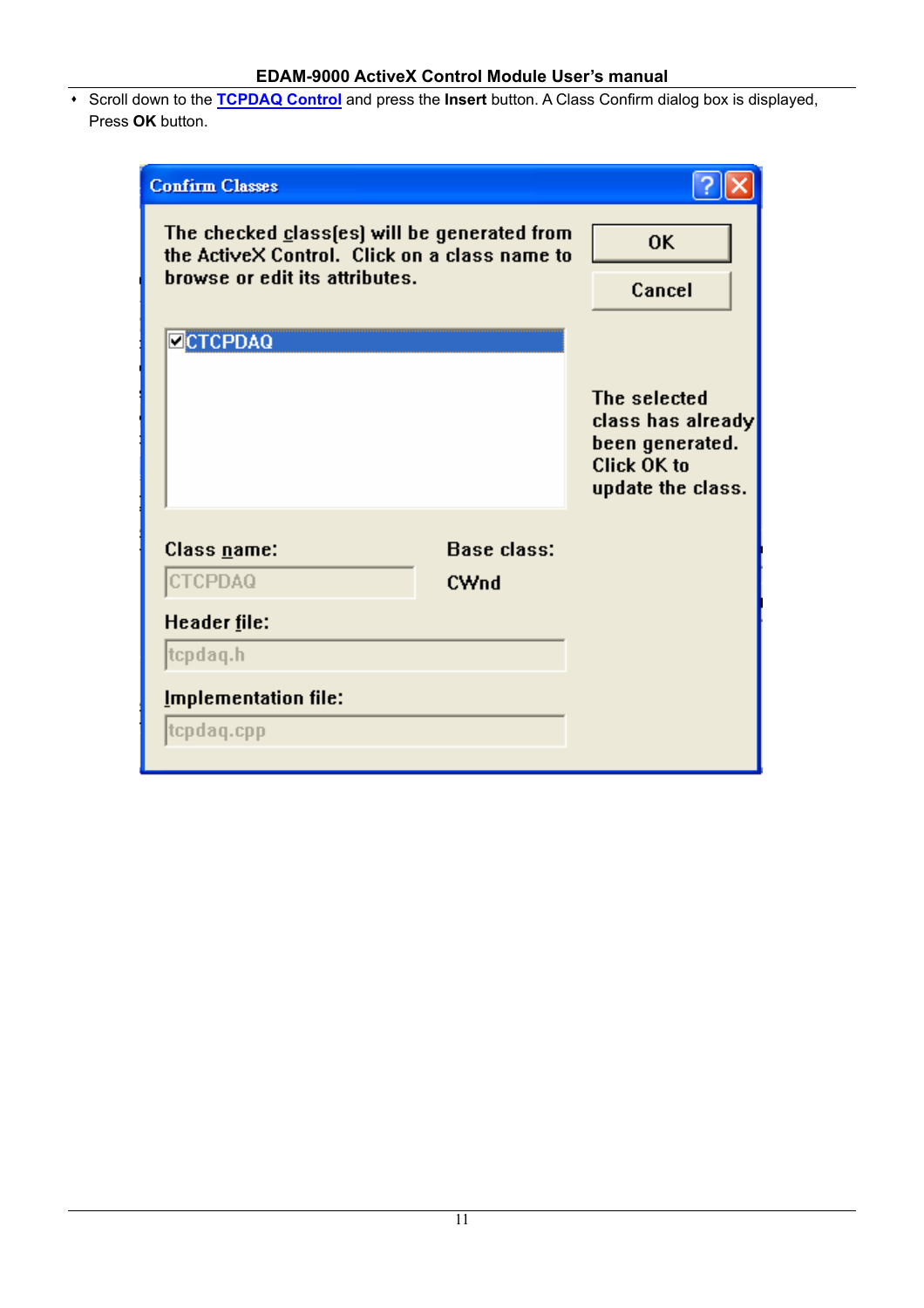- The **TCPDAQ** control will be showed in Visual C++ Toolbar.
- Place a **TCPDAQ** control from the Controls Toolbar on the dialog-based form.

| $\blacksquare$ dd                                  |                                        |
|----------------------------------------------------|----------------------------------------|
|                                                    |                                        |
|                                                    | <b><i><u>A</u></i> A A A A A A A A</b> |
| $\cdot$<br>$\cdot$ $\cdot$                         |                                        |
| $\cdot$ $\cdot$                                    | $\overline{\text{OK}}$                 |
|                                                    |                                        |
| $\cdot$ $\cdot$<br>$\cdot$ $\cdot$                 | CANCEL                                 |
| <b>e</b><br>$\cdot$ $\cdot$<br>$\blacksquare$<br>٠ |                                        |
| $\mathcal{L}_{\mathcal{A}}$                        |                                        |
| ॼ                                                  |                                        |
|                                                    |                                        |
|                                                    |                                        |
| $\bullet$                                          |                                        |
| $\bullet$                                          | ٠                                      |
|                                                    |                                        |
|                                                    |                                        |
| $\sim$                                             | $\bullet$                              |
| $\bullet$                                          | $\ddot{}$                              |
| $\bullet$                                          |                                        |
| $\cdot$ $\cdot$                                    |                                        |
|                                                    |                                        |
|                                                    |                                        |
|                                                    |                                        |
| $\bullet$                                          | ٠                                      |
|                                                    |                                        |
|                                                    | ٠                                      |
| $\sim$                                             | $\bullet$                              |
| $\bullet$                                          | $\ddot{\phantom{1}}$                   |
|                                                    |                                        |
|                                                    |                                        |
| $\bullet$                                          |                                        |
|                                                    |                                        |
|                                                    |                                        |
| $\ddot{\phantom{1}}$                               | $\bullet$                              |
|                                                    |                                        |
|                                                    |                                        |
| $\cdot$                                            | ٠                                      |
|                                                    |                                        |
|                                                    |                                        |
|                                                    |                                        |
|                                                    |                                        |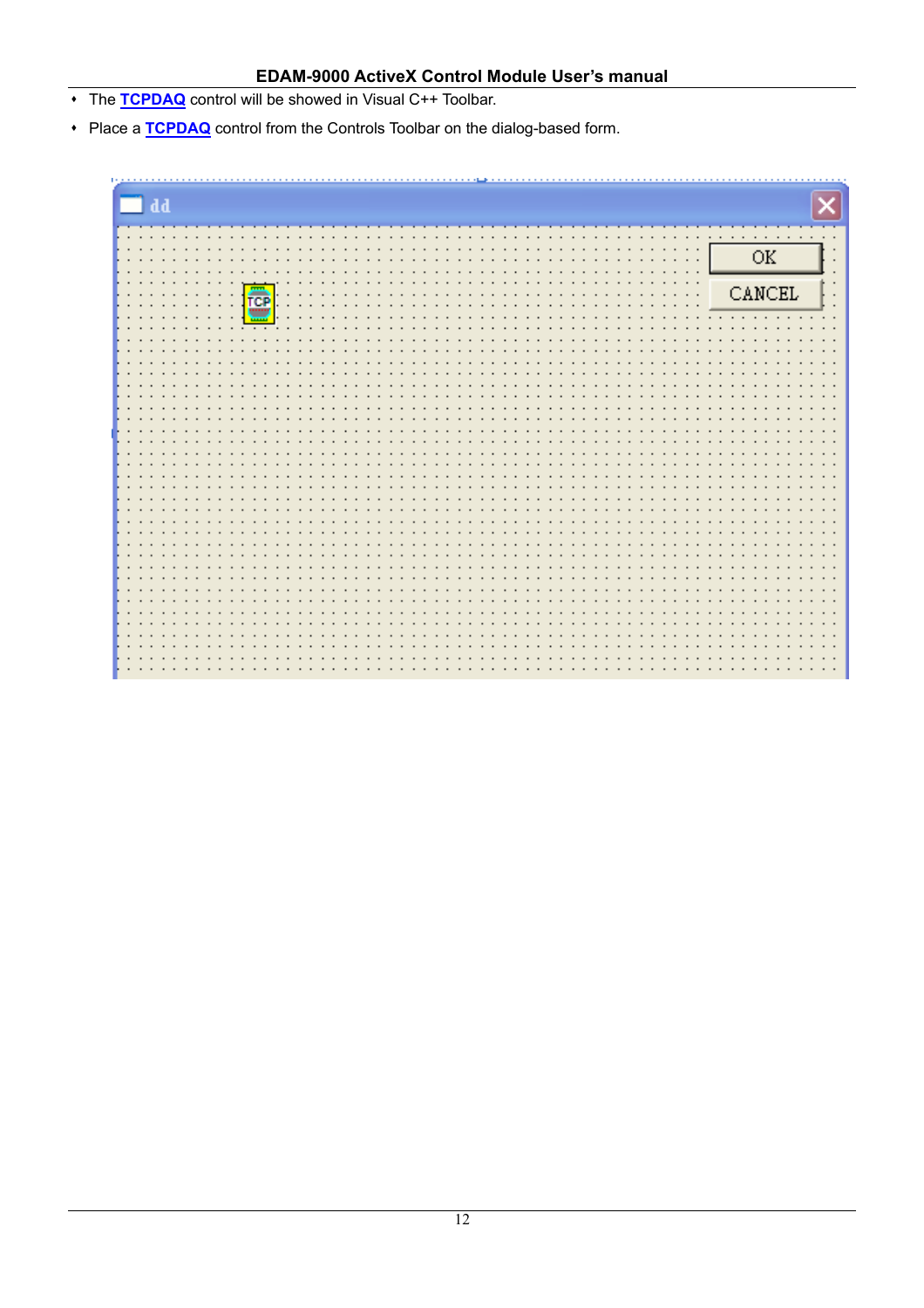### **2.4 Building TCPDAQ Applications with Borland C++ Builder**

- Start Borland C++ Builder (BCB), BCB will launch as shown below:
- Select **Import ActiveX Control...** from the **Component** menu. The Import ActiveX dialog box loads:
- Select the **TCPDAQ Control** and press the **Install...** button. A dialog box is displayed as follows:

| <b>Import ActiveX</b>                                                                 |                                                   |  |  |  |  |
|---------------------------------------------------------------------------------------|---------------------------------------------------|--|--|--|--|
| Import ActiveX                                                                        |                                                   |  |  |  |  |
|                                                                                       |                                                   |  |  |  |  |
|                                                                                       | Shockwave ActiveX Control (Version 1.0)           |  |  |  |  |
|                                                                                       | Shockwave Flash (Version 1.0)                     |  |  |  |  |
| Switch ActiveX (Version 1.0)<br>System Monitor Control (Version 3.6)                  |                                                   |  |  |  |  |
| Tabular Data Control 1.1 Type Library (Version 1.1)                                   |                                                   |  |  |  |  |
| TCPDAQ ActiveX Control module (Version 1.0)<br>trialoc 1.0 Type Library (Version 1.0) |                                                   |  |  |  |  |
|                                                                                       | C:\WINDOWS\system32\tcpdaq.ocx                    |  |  |  |  |
|                                                                                       |                                                   |  |  |  |  |
|                                                                                       | Add<br>Remove                                     |  |  |  |  |
| Class names:                                                                          | <b>TTCPDAQ</b>                                    |  |  |  |  |
|                                                                                       |                                                   |  |  |  |  |
|                                                                                       |                                                   |  |  |  |  |
| Palette page:                                                                         | ActiveX                                           |  |  |  |  |
|                                                                                       |                                                   |  |  |  |  |
| Unit dir name:                                                                        | C:\Program Files\Borland\CBuilder5\Imports\       |  |  |  |  |
|                                                                                       |                                                   |  |  |  |  |
| Search path:                                                                          | \$(BCB)\Lib;\$(BCB)\Bin;\$(BCB)\Imports;\$(BCB)\F |  |  |  |  |
|                                                                                       |                                                   |  |  |  |  |
|                                                                                       | Install<br>Create Unit<br>Cancel<br>Help          |  |  |  |  |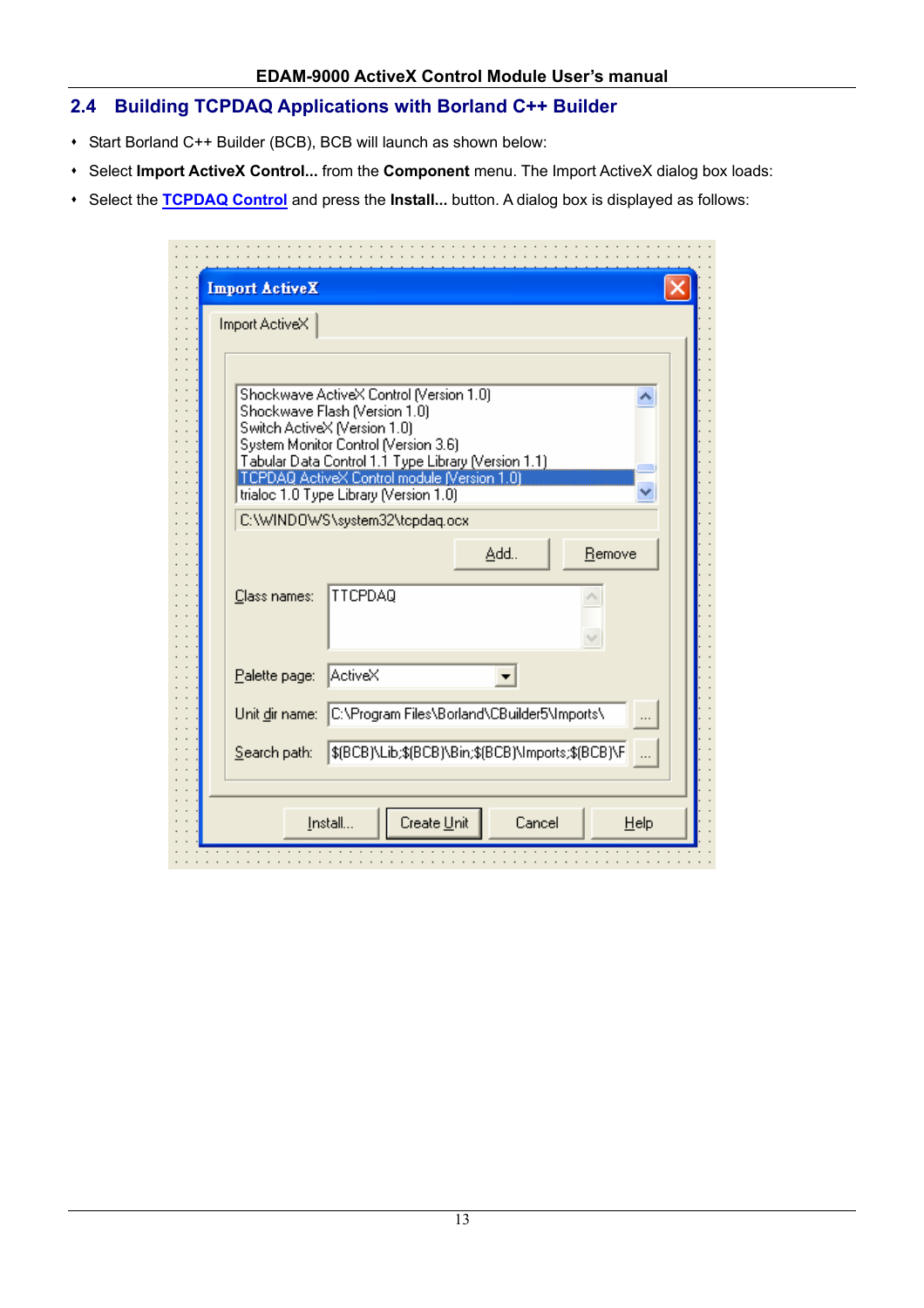- Enter "TCPDAQ" into the File name field under the **Into new package** tab, and press **OK** button. A Confirm dialog box is displayed. press **Yes** button.
- The **TCPDAQ control** is loaded into the **Component Palette**. You can check it by clicking on **Install Package...** from the **Component** menu. A dialog box is shown as below.

| <b>Object Inspector</b><br>× | <b>68</b> Form1 |
|------------------------------|-----------------|
| TCPDAQ1: TTCPDAQ<br>▼        |                 |
| Properties   Events          |                 |
| AlAverageValu 0<br>۸         |                 |
| AlBumOutStatu 0              |                 |
| AIChannelInde: 0             |                 |
| AlHighAlarmSta 0             |                 |
| AlLowAlarmSta 0              |                 |
| AIMaximumValu0               |                 |
| AlMinimumValu 0              |                 |
| AlNormalValue 0              |                 |
| AOChannelInde0               |                 |
| <b>AOValue</b><br>O          |                 |
| ASCIICommand                 |                 |
| ASCIICommand                 |                 |
| ColdJunctionTe <sup>0</sup>  |                 |
| crDefault<br>Cursor          |                 |
| DIChannelInde 0              |                 |
| DICounterValue 0             |                 |
| DILatchStatus 0              |                 |
| <b>DIStartCount</b><br>false |                 |
| <b>DIStatus</b><br>0         |                 |
| DOChannelInd 0               |                 |
| <b>DOCounts</b><br>0         |                 |
| <b>DOStatus</b><br>0         |                 |
| EventTriggerEr false         |                 |
| Height<br>28                 |                 |
| HelpContext<br>0             |                 |
| Hint                         |                 |
| LastError<br>-11             |                 |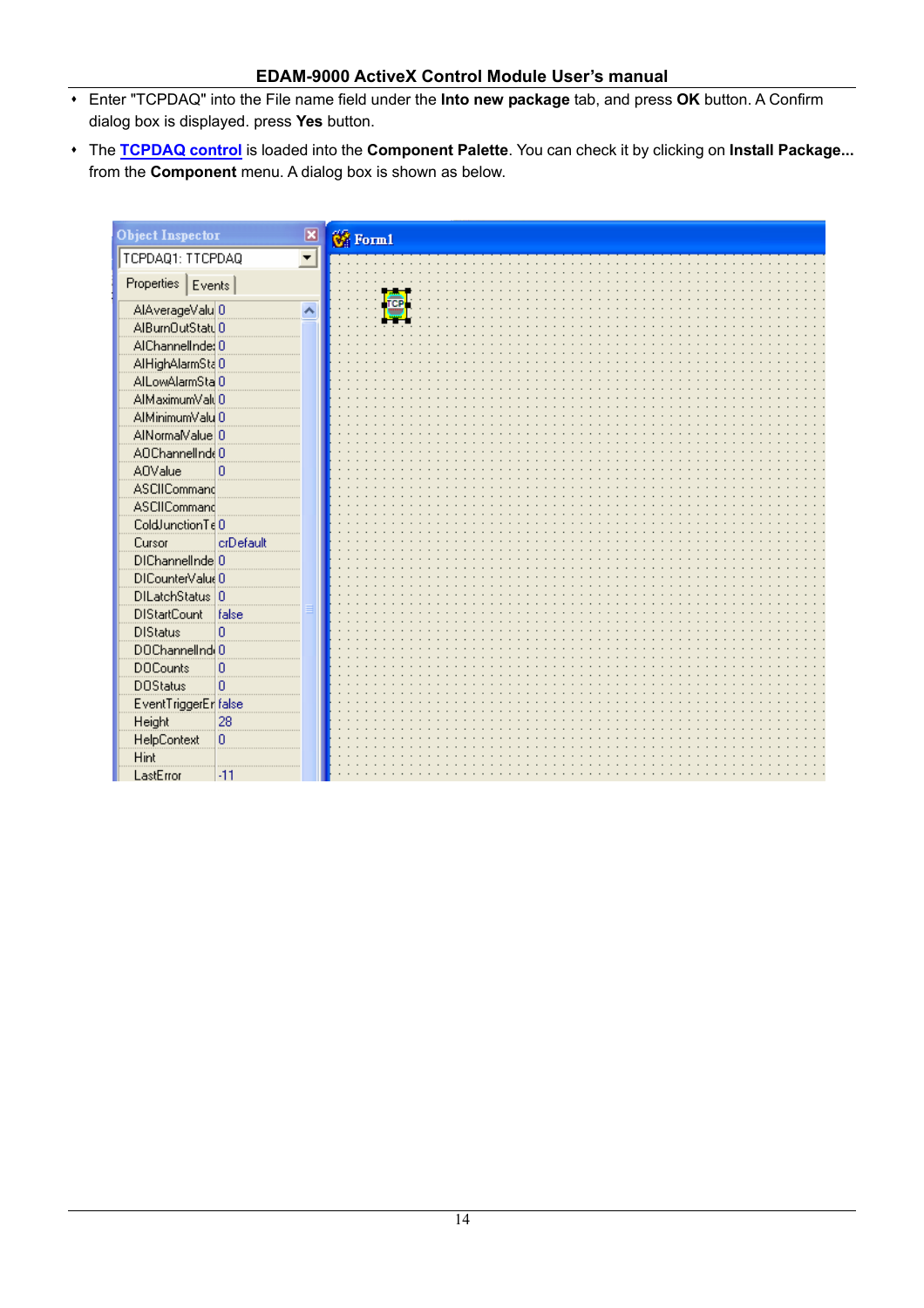# **Chapter 3 Properties of TCPDAQ ActiveX Control**

| Name                    | <b>Type</b> | Description                                                   | Avaliable Model(s)       |
|-------------------------|-------------|---------------------------------------------------------------|--------------------------|
| AIChannelIndex          | short       | Specifies the analog input channel to perform 9015,9017,9019  |                          |
|                         |             | other AI properties read/write operation.                     |                          |
| AINrmalValue            | double      | Normal voltage of specifies the analog                        | 9015,9017,9019           |
|                         |             | channel                                                       |                          |
| AlAveragevalue          | double      | Average voltage value of the channels that                    | 9015,9017,9019           |
|                         |             | are in average                                                |                          |
| AIMaximumValue          | double      | Maximal voltage of specifies the analog                       | 9015,9017,9019           |
|                         |             | channel                                                       |                          |
| AlMinimumValue          | double      | Minimal voltage of specifies the analog                       | 9015,9017,9019           |
|                         |             | channel                                                       |                          |
| AILowAlarmStatus        | short       | Return the low alarm status of specifies the                  | 9015,9017,9019           |
|                         |             | analog channel (1=Alarm occurred, 0=No                        |                          |
|                         |             | alarm)                                                        |                          |
| AlHighAlarmStatus       | short       | Return the high alarm status of specifies the                 | 9015,9017,9019           |
|                         |             | analog channel (1=Alarm occurred, 0=No                        |                          |
|                         |             | alarm)                                                        |                          |
| <b>AIBurnOutStatus</b>  | short       | Return the Burnout status of specifies the                    | 9015 and 9019            |
|                         |             | analog channel (1=open, 0=normal)                             |                          |
| AOChannelIndex          | short       | Specifies the analog output channel to                        | Reserved for Ver 1.0     |
|                         |             | perform other properties read/write                           |                          |
|                         |             | operation.                                                    |                          |
| <b>AOValue</b>          | double      | Set the analog output voltage                                 | All models               |
| ASCIICommandReceive     | string      | Return the ASCII response message from                        | All models               |
|                         |             | module                                                        |                          |
| ASCIICommandSend        | string      | Send the ASII command message to module All models            |                          |
| ColdJunctionTemperature | double      | Return the cold junction temperature                          | 9019                     |
| <b>DIChannelIndex</b>   | short       | Specifies the digital input channel to perform 9050,9051,9052 |                          |
|                         |             | other DI properties read/write operation.                     |                          |
| DlounterValue           | long        | Return the counting value for the specified DI 9050,9051,9052 |                          |
|                         |             | channel which functions in "Count/Frequency                   |                          |
|                         |             | mode'                                                         |                          |
| <b>DILatchStatus</b>    | short       | Return the latch status for the specified DI                  | 9050,9051,9052           |
|                         |             | channel which functions in "Lo-Hi/Hi-Lo latch                 |                          |
|                         |             | mode" (1=Latched, 0=No latched)                               |                          |
| <b>DIStartCount</b>     | boolean     | Start/stop counting for the specified DI                      | 9050,9051,9052           |
|                         |             | channel which functions in                                    |                          |
|                         |             | "Count/Frequency mode" (True=Start,                           |                          |
|                         |             | $0 = Stop$ )                                                  |                          |
| <b>DIStatus</b>         | short       | Return the status for the specified DI channel 9050,9051,9052 |                          |
|                         |             | which functions in "DI mode" (1=Active,                       |                          |
|                         |             | 0=Inactive)                                                   |                          |
| DOChannelIndex          | short       | Specifies the digital output channel to                       | 9017,9019,9050,9051,9052 |
|                         |             | perform other DO properties read/write                        |                          |
|                         |             | operation.                                                    |                          |
| DOCount                 | long        | Set the output count value for the specified                  | 9050,9051,9052           |
|                         |             |                                                               |                          |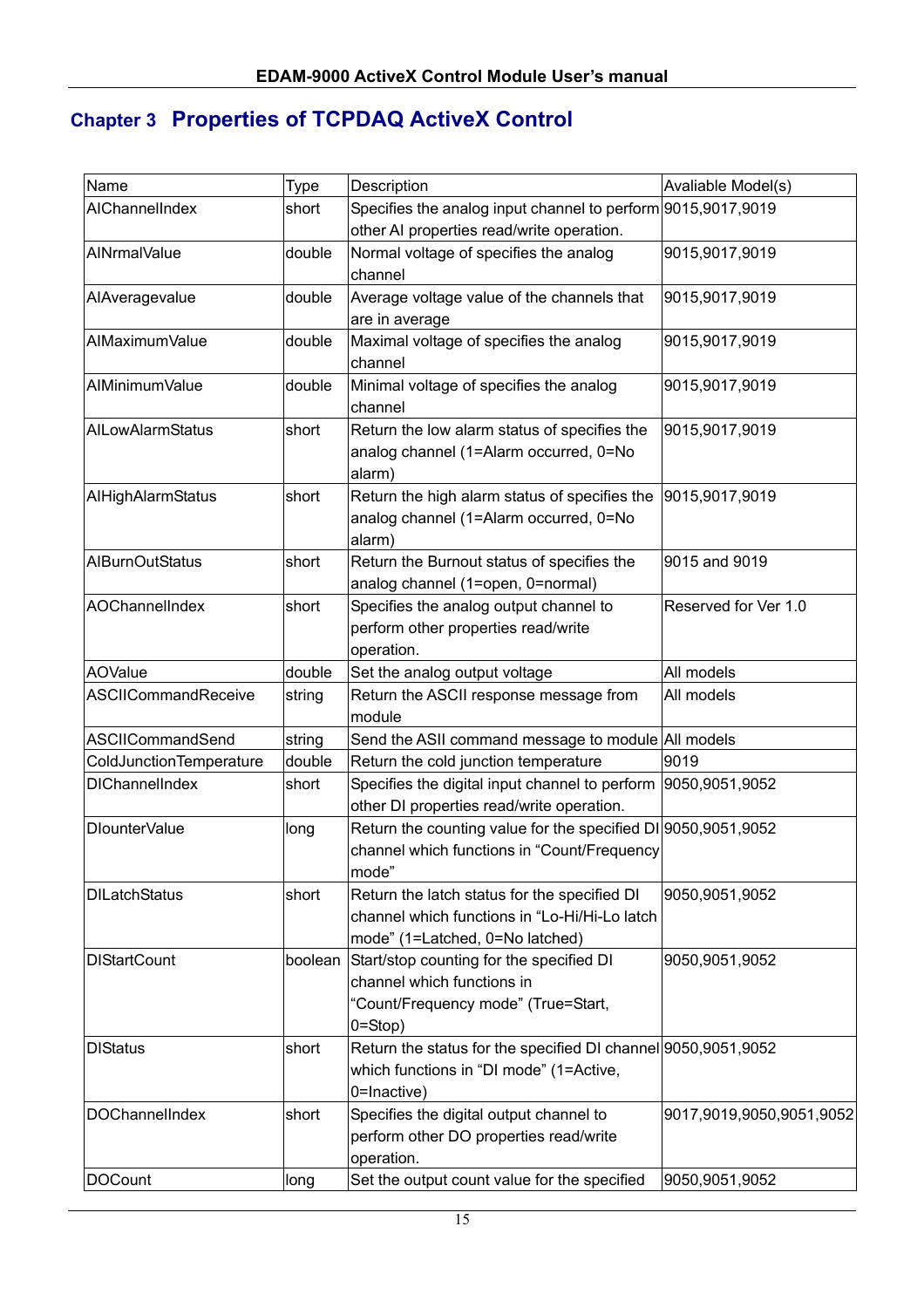|                    |        | DO channel which functions in "Pulse output" |                          |
|--------------------|--------|----------------------------------------------|--------------------------|
|                    |        | lmode"                                       |                          |
| <b>DOStatus</b>    | Ishort | Return/set the status for the specified DO   | 9017,9019,9050,9051,9052 |
|                    |        | channel which functions in "D/O mode"        |                          |
|                    |        | $(1 = Active, 0 = Inactive)$                 |                          |
| EventTriggerEnable |        | boolean Enable/disable event trigger mode    | All models               |
|                    |        | (True=Enable, False=Disable)                 |                          |
| LastError          | short  | Return the Error code of operation           | IAII models              |
| MoudleIDNo         | Ishort | Return the module ID number                  | All models               |
| ModuleIP           | string | Set the remote module IP address             | All models               |
| ModuelName         | string | Return the module name                       | All models               |
| <b>TCPTimeOut</b>  | long   | Return/set the TCP/IP Timeout (ms)           | All models               |
| UpdateTimeInterval | llong  | Return/set data update time interval(ms)     | All models               |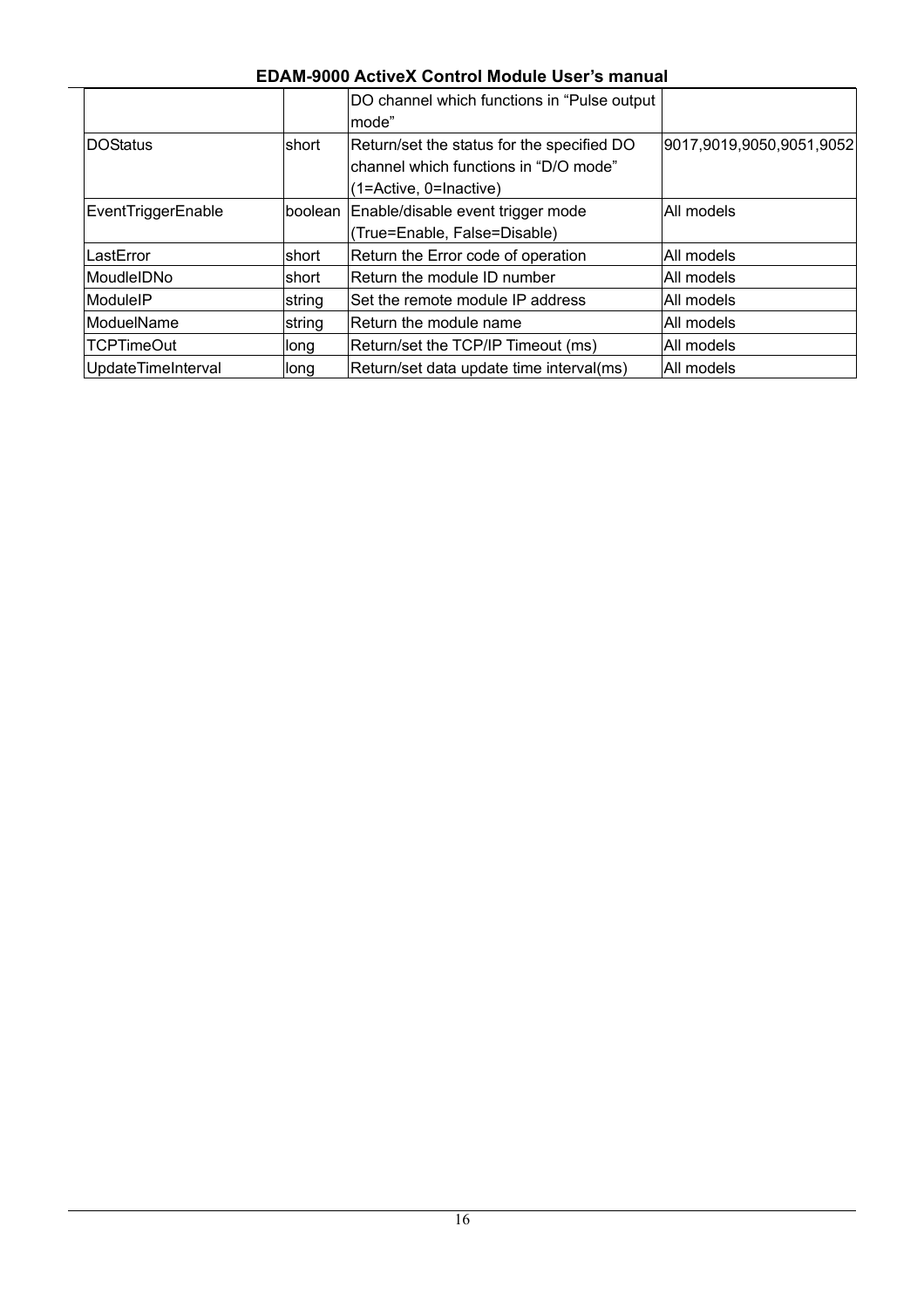# **Chapter 4 Methods of TCPDAQ ActiveX Control**

| Name            | Arguments          | Returned type | Description                                       |
|-----------------|--------------------|---------------|---------------------------------------------------|
| Open            | None               | None          | Open TCPDAQ.OCX to start operation (Must          |
|                 |                    |               | be called before accessing properties at run      |
|                 |                    |               | time)                                             |
| Close           | None               | None          | Close TCPDAQ.OCX(Must be called before            |
|                 |                    |               | terminating the APP)                              |
| ModBusReadCoil  | short Startaddress | None          | Read coil data from remote module, and stored     |
|                 | short Counts       |               | into coildata[] buffer                            |
|                 | short coildatal    |               |                                                   |
| ModBusWriteCoil | shot StartAddress  |               | Write coil data stored in coildata[] buffer to    |
|                 | short Counts       |               | remote module                                     |
|                 | short coildata[]   |               |                                                   |
| ModBusReadReg   | short Startaddress | None          | Read holding register data from remote            |
|                 | short Counts       |               | module, and stored into regdata[] buffer          |
|                 | short regdata[]    |               |                                                   |
| ModBusWriteReg  | shot StartAddress  |               | Write register data stored in regdata[] buffer to |
|                 | short Counts       |               | remote module                                     |
|                 | short regdata[]    |               |                                                   |